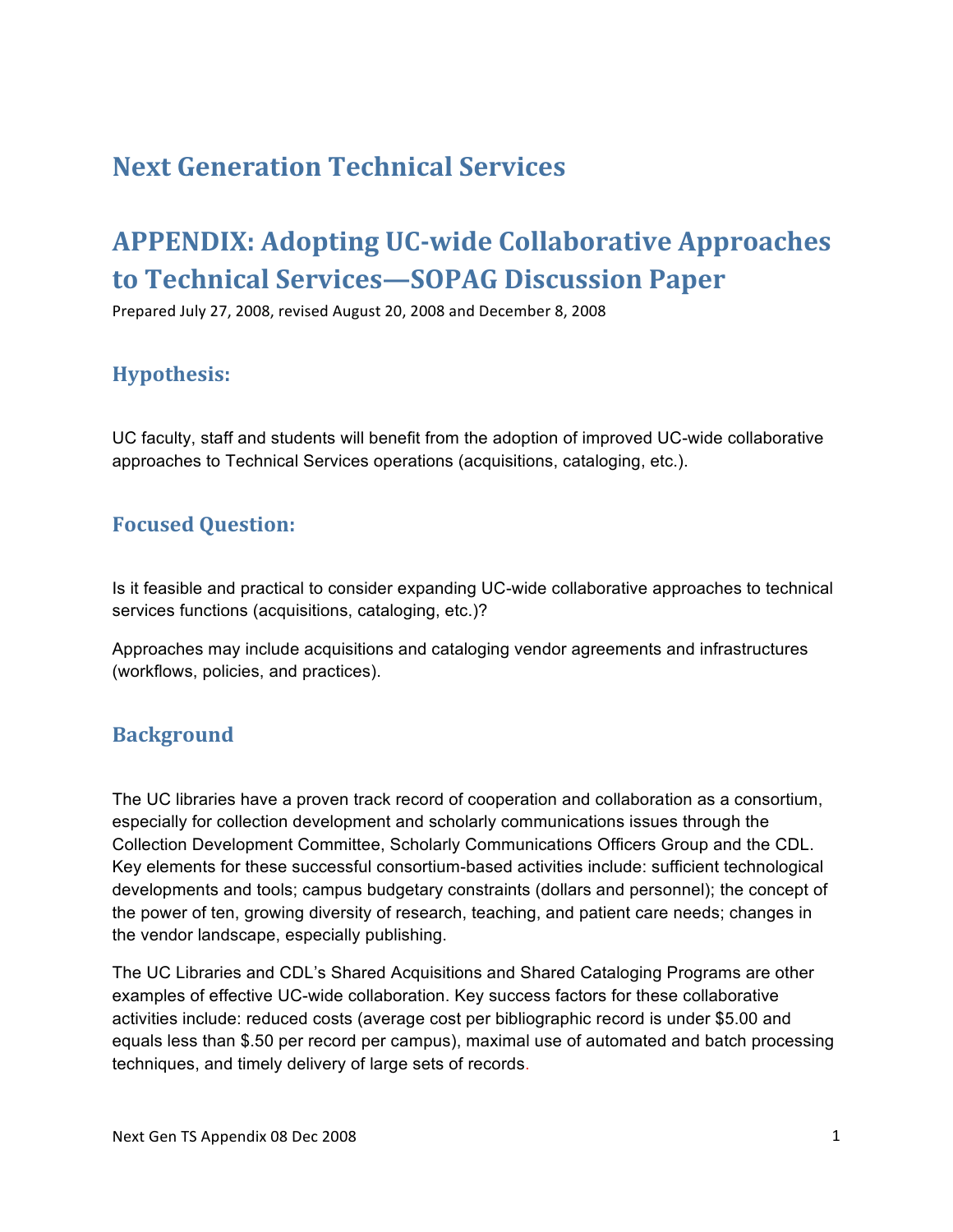# **Examples of Recent Activities Which Showcase Potential UC-wide Approaches**

#### November 20, 2006 – CAMCIG report to HOTS

Revised Progress Report: Using OCLC as a single cataloging tool/data source

To support the HOTS and SOPAG discussion of the possible use of OCLC as a single cataloging tool for all campuses and as the single data source for the new Melvyl … http://libraries.universityofcalifornia.edu/hots/camcig/usingOCLCAsASingleCatalogingTo ol.pdf

December 2006 – CAMCIG + SCP Advisory Committee Report to HOTS Single Record Policy for Serials

January 12, 2007 – HOTS

Ad Hoc Japanese Cataloging Task Group Models for Collaborative Cataloging Across UC Campuses

CAMCIG report to HOTS Comments on Models for Collaborative Cataloging Across UC Campuses

Driven by a key retirement at the UCSD Libraries and encouraged by the Shirley Leung 2006 East Asian Digital Resources Project Report to CDL, this ad hoc subgroup of HOTS explored "new ways to catalog Japanese language materials. However, by broadening the discussion, we hope to develop a framework that will assist decisionmaking for cataloging any kind of material. This report is the result of our exploration of various options for collaboration, and has been shared with CAMCIG for its input. We offer it to HOTS as a starting point for further work".

#### April 2007

CDL/HOTS agreement to 3 year funding of temporary SCP Chinese cataloger.

#### January 14, 2008 – ALA Midwinter

Diana Brooking (U of Washington) presentation: Network Level Cataloging: The View from a Member Library

http://www.oclc.org/news/events/presentations/2008/brooking\_netcat.ppt

#### January 15, 2008 – Library Journal

Robert Wolven

In Search of a New Model: Columbia University Libraries' Robert Wolven reflects on what's next for cooperative cataloging"

"We are approaching the end of an era. Over the last 30 years, libraries have developed a highly successful model of shared cataloging. Anchored by the output of the Library of Congress (LC), carried by MARC, OCLC, and RLG, and held together by allegiance to codes and standards, that model has allowed us to distribute widely the work of cataloging the books, journals, videos, and recordings in our collections. Now, though, this model is beginning to decompose. The near universal acceptance of common rules and norms of practice is eroding for reasons both practical and theoretical." http://www.libraryjournal.com/index.asp?layout=articlePrint&articleID=CA6514925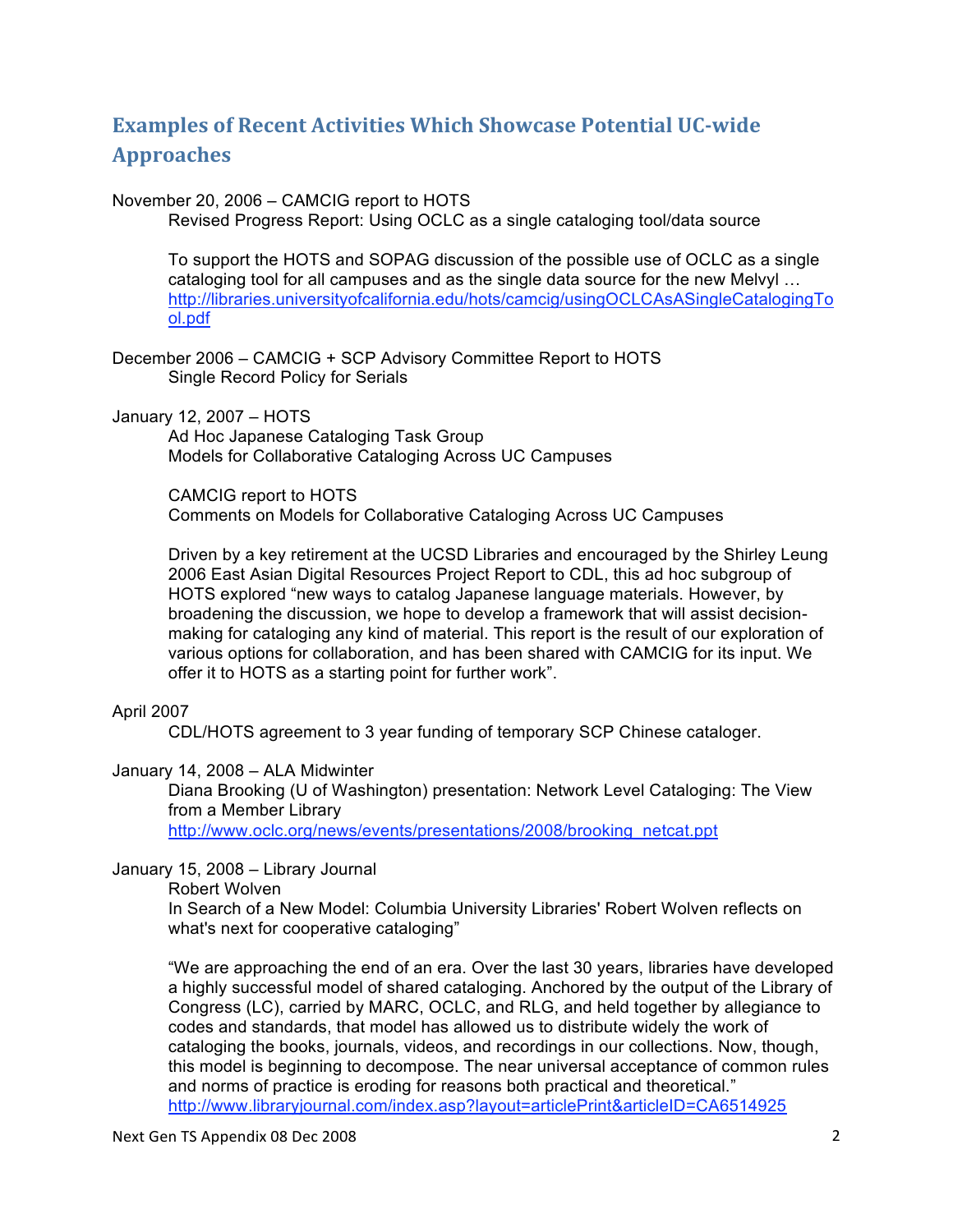February 2008 – CAMCIG Discussions

Based on brainstorming draft prepared by Brad Eden: New Approaches for System-wide Cataloging Initiatives http://libraries.universityofcalifornia.edu/hots/camcig/BrainstormingDraftForCAMCIG.pdf

April 7, 2008 – CNI, Minneapolis

Bill Jordan (U of Washington) and Mindy Pozenel (OCLC) presentation on WorldCat Local: Discovery to Delivery at the Network Level. Presentation includes discussion of benefits and barriers of cataloging at the network level. http://www.cni.org/tfms/2008a.spring/abstracts/PB-worldcat-jordan.html

June 2-4, 2008 - RLG Programs 2008 Annual Partners Meeting, Philadelphia Martha Hruska (UCSD), Lee Leighton (UCB), Patricia Martin (CDL), Gary Strong (UCLA) (and others from UC) participated in a meeting centered on 4 themes: (1) managing the collective collection; (2) modeling new service infrastructures; (3) renovating description and practices; and (4) supporting new modes of scholarship http://www.oclc.org/programs/events/2008-06-02.htm

June 28, 2008 – ALA CCS Cataloging Norms Discussion Group – Anaheim John Riemer and Linda Barnhart led discussion on "A California Adventure: WorldCat Local and Next-Generation Cataloging" http://presentations.ala.org/images/0/01/Riemer\_Barnhart\_Next\_Gen\_Cataloging\_Prese ntation.ppt

### **Sample
Catalysts
for
Change**

#### BSTF report

 $\circ$  Recommendation III.1.a: View UC cataloging as a single enterprise, eliminating duplication and local variability in practice, agreeing on a single set of policies, sharing expertise, and maximizing efficiency. Engage in a system wide planning process to identify the appropriate mechanism for implementing such a vision. http://libraries.universityofcalifornia.edu/sopag/BSTF/Final.pdf

#### Calhoun report

- o http://www.loc.gov/catdir/calhoun-report-final.pdf
- LC Final Report of the Working Group on the Future of Bibliographic Control
	- o http://www.loc.gov/bibliographic-future/news/lcwg-ontherecord-jan08-final.pdf

#### Next-Generation Melvyl

- $\circ$  Requires harmonization of UC cataloging policies and process revisions for effective implementation
- o Requires cooperative approaches to acquisitions practices
- $\circ$  Requires new ways of working with vendors (book and subscription agents)

UC-wide and campus financial pressures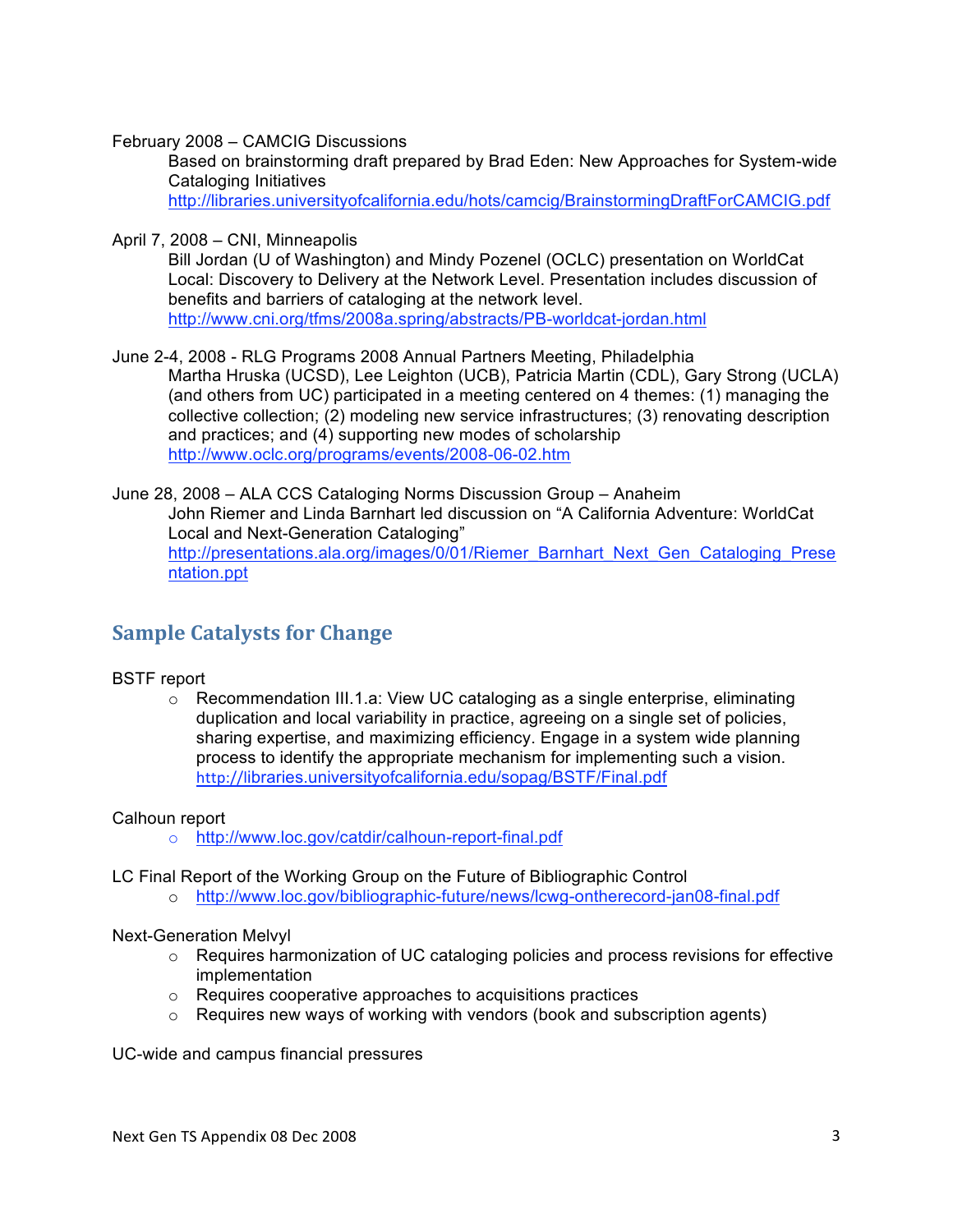# **Sample Possible UC-wide Technical Services Collaboration Models**

Single centralized Cataloging Center with decentralized acquisitions centers?

Redesign of the Shared Acquisitions and Cataloging Programs

Distributed Centers of Specialization

Centralization of cataloging and/or acquisitions activities for specific languages, formats, or subjects

### **Possible
barriers
to
adoption**

Book-in-hand cataloging tradition

Local cataloging practice variations

Current investments and minimum and/or complementary staff complements

Restrictive editing control of master OCLC record Format Enhance is unwieldy & unworkable Format Enhance, no ability to edit your record after others have touched

Record maintenance tools not available Bach updating versus batch load Create lists, heading reports, etc.

No comprehensive post-submission authority control in OCLC

Use of different acquisitions vendors

Use of different Integrated Library Systems (ILSs)

### **Possible
enablers**

Availability of vendor/publisher-based bibliographic records

Improved OCLC tools

Network level maintenance tools to support batch operations Signed bib edits with editor history and easy reversion Network level authority control processes More granular bib notify services WorldCat Selection service

Improved OCLC/PCC policy

Make "Format Enhance" a community responsibility Develop norms for quality of contributions Develop standards and practices for handling master record as shared network resource